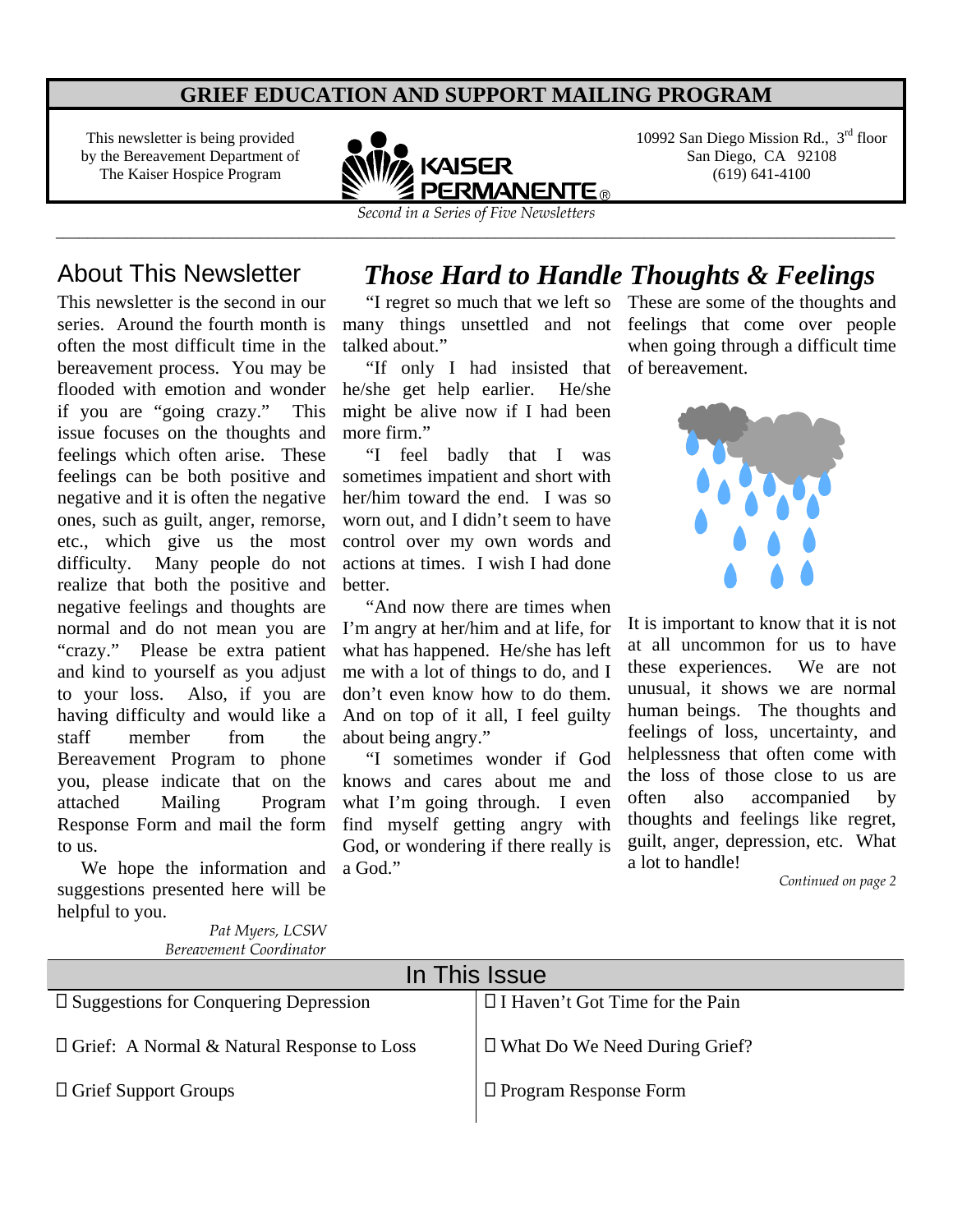Those Hard to Handle Thoughts & Feelings *Continued from page 1* 

What will help us get beyond the strong negative thoughts and feelings that we sometimes have?

## *Here are some steps we can take:*

*\_\_\_\_\_\_\_\_\_\_\_\_\_\_\_\_\_\_\_\_\_\_\_\_\_*

*\_\_\_\_\_\_\_\_\_\_\_\_\_\_\_\_\_\_\_\_\_\_\_\_\_*

First of all, we can "own" our thoughts and feelings--that is, identify and acknowledge them. We can say to ourselves, and perhaps to someone else, "This really is me, and these really are the thoughts and feelings I'm having." After all, we are human, and it seems to be human to have these kinds of thoughts and feelings. If we own the thinking and feeling as really belonging to us, we are less likely to run into trouble than if we "push them down" and deny them.

 Second, we can work at being accepting and forgiving of ourselves. Of course we make mistakes, just like the ones we lost through death sometimes made mistakes. We're all imperfect! We sometimes do fail! We can all do with some forgiveness!

# $\mathbf A$  Third, we can examine our

thinking to see if it really makes sense. It helps to realize that our thinking and believing are the source of our feelings. For example, if I believe I have failed someone, I will probably feel guilty. Sometimes our expectations of ourselves are unrealistically high. So, let's stop and take a good look at those expectations--at the ideas we are applying to ourselves, and see if we are thinking accurately...

**B**Fourth, if we come to the conclusion that we really have something to feel guilty about, we can talk it over with a trusted friend or counselor. If we have a religious faith that we live by, talk with God about it. Pastors, priests and other religious leaders are willing to help us work through feelings like guilt.



 Fifth, (and this may seem at first like a strange idea,) we can "talk" with the one who died--the husband, wife, family member or friend. We can imagine them present with us, and say to them what we need to say. And we can try to imagine what they might say back to us. This practice may help to settle old, unfinished business, and to work through hard-to-handle ideas and feelings. (Let's also remember to tell the one who has died how much we love and miss them.)

Sixth, we can give ourselves time to work through our complicated thoughts and emotions. Remember that grief is difficult for all of us. We can show consideration for ourselves by not expecting too much too soon.

 Finally, and this last one is very important, we can work at being open with ourselves and a few others about what we are going through. Especially, talking with others who have gone through times of loss may be helpful.

> *Gerald K. Hill, Chaplain Mt Diablo Hospital Medical Center*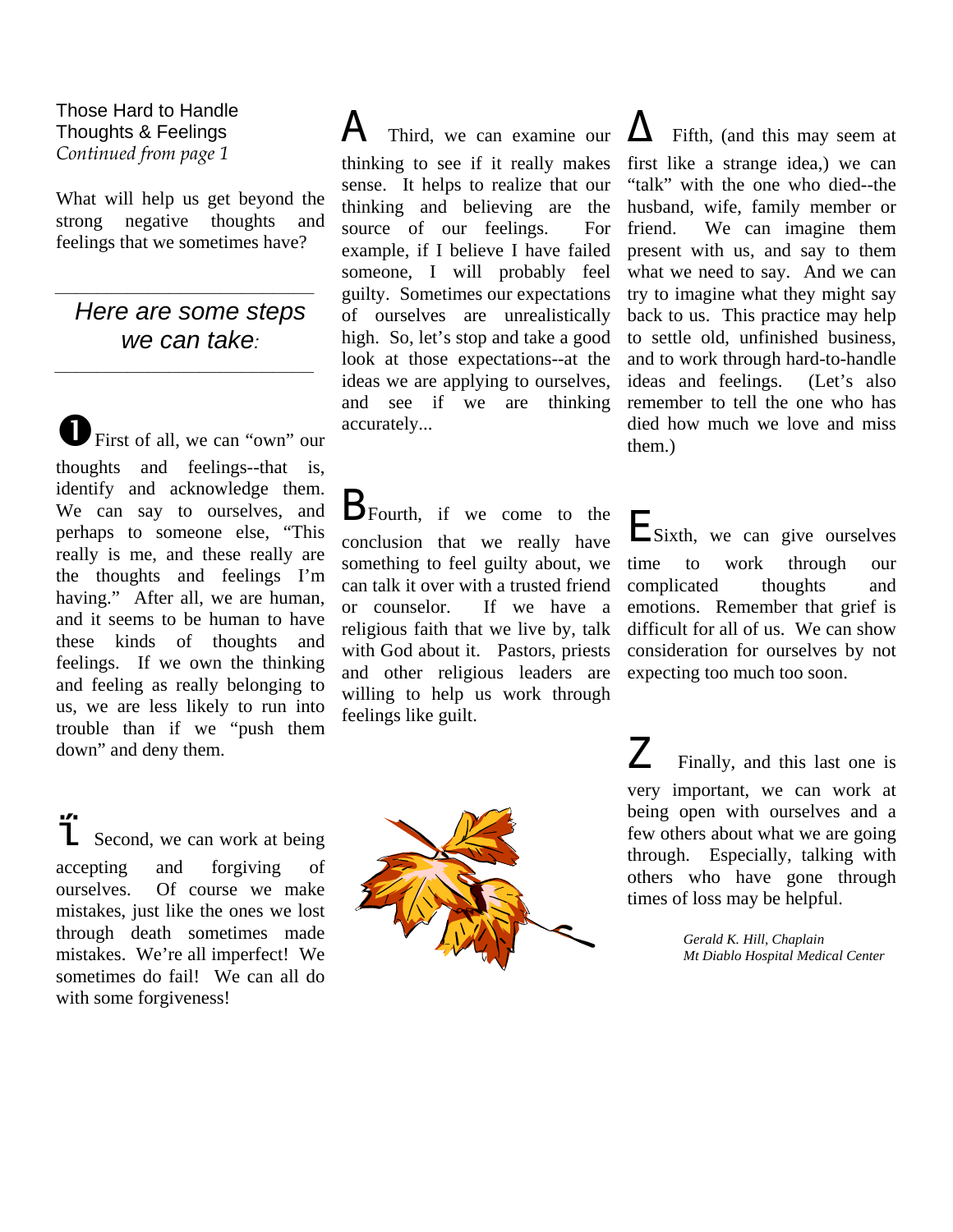# Grief: A Normal & Natural Response to Loss

 Starting in childhood, many people have been taught to face life's crises with a "stiff upper lip," to "bear up and be strong." As we are influenced by these subconscious messages, we may become fearful that any show of emotion, particularly tears, might be interpreted by others as a sign of weakness (e.g., "He's falling apart," or "She's going to pieces.")

 One of the tragedies in our society today is that many bereaved family members and friends experience their grief alone, feeling, "There must be something wrong with me. Certainly, no one I know ever felt or behaved in these strange ways." Fearful of embarrassment or of appearing "crazy" to others, many bereaved persons hide their true feelings of grief.

 It is important for you to realize that what you are experiencing is a normal, natural, and expected response to the loss of a significant person in your life. Your grief reaction may manifest itself in any one of the following ways described by other bereaved persons:

- *just can't eat!"*
- *"I have trouble getting to sleep, and after I do, I only sleep for a few hours before I'm up again*."

Other physical reactions include • weakness, pounding and/or heavy feeling in the chest, and/or shortness of breath.

In your mind, you may be  $\bullet$ thinking:

- *"I can't seem to get organized. I'm up and down a hundred times during the day--here and there-never accomplishing anything." "I keep thinking about how it all happened- over and over again in my mind. I guess I'm trying to make sense out of it all."*
- *"I think I'm losing my mind. I can't concentrate on anything. I can't even decide what to wear today."*

Other mental manifestations include a lack of initiative,

 *"I feel sick to my stomach. I*  forgetfulness, and anxiety. Other emotional reactions include feelings of relief, anguish, depression, and/or unexpected and uncontrolled crying.

- *"When I'm feeling up, he's depressed; when he's up, I'm down."*
- *"I thought this would bring us closer together, instead we constantly bicker."*

Other social reactions include a tendency to respond to others with anger or irritability and/or a loss of spontaneity.

- *"If my faith were stronger, I would be able to handle this."*
- *"If I really believed, this wouldn't have happened."*

 Other spiritual reactions include anger with God, and/or doubts about God's existence.

*Used with permission from Hilltop Hospice Grand Junction, Colorado* 

# "I Haven't Got Time for the Pain"

*Ways we try to avoid our painful feelings:*

| drugs              | • Quick new romance or<br>remarriage | • Acting as if we've recovered<br>when we haven't. |
|--------------------|--------------------------------------|----------------------------------------------------|
| g                  | • Compulsive sex                     | <b>HEALING</b>                                     |
| g                  | • Chatter                            | $\check{r}$ Feel your feelings                     |
| ensely busy        | • Certain religious attitudes        | $\check{r}$ Identify your feelings                 |
|                    | • "I don't give a darn"              | $\check{r}$ Accept your feelings                   |
| zing<br>ocial life | • Overspending                       | $\check{r}$ Express your feelings                  |

• Alcohol and

- Overworking
- Oversleeping
- Keeping inte
- Moving
- $\bullet$  Intellectualiz
- $\bullet$  Whirlwind s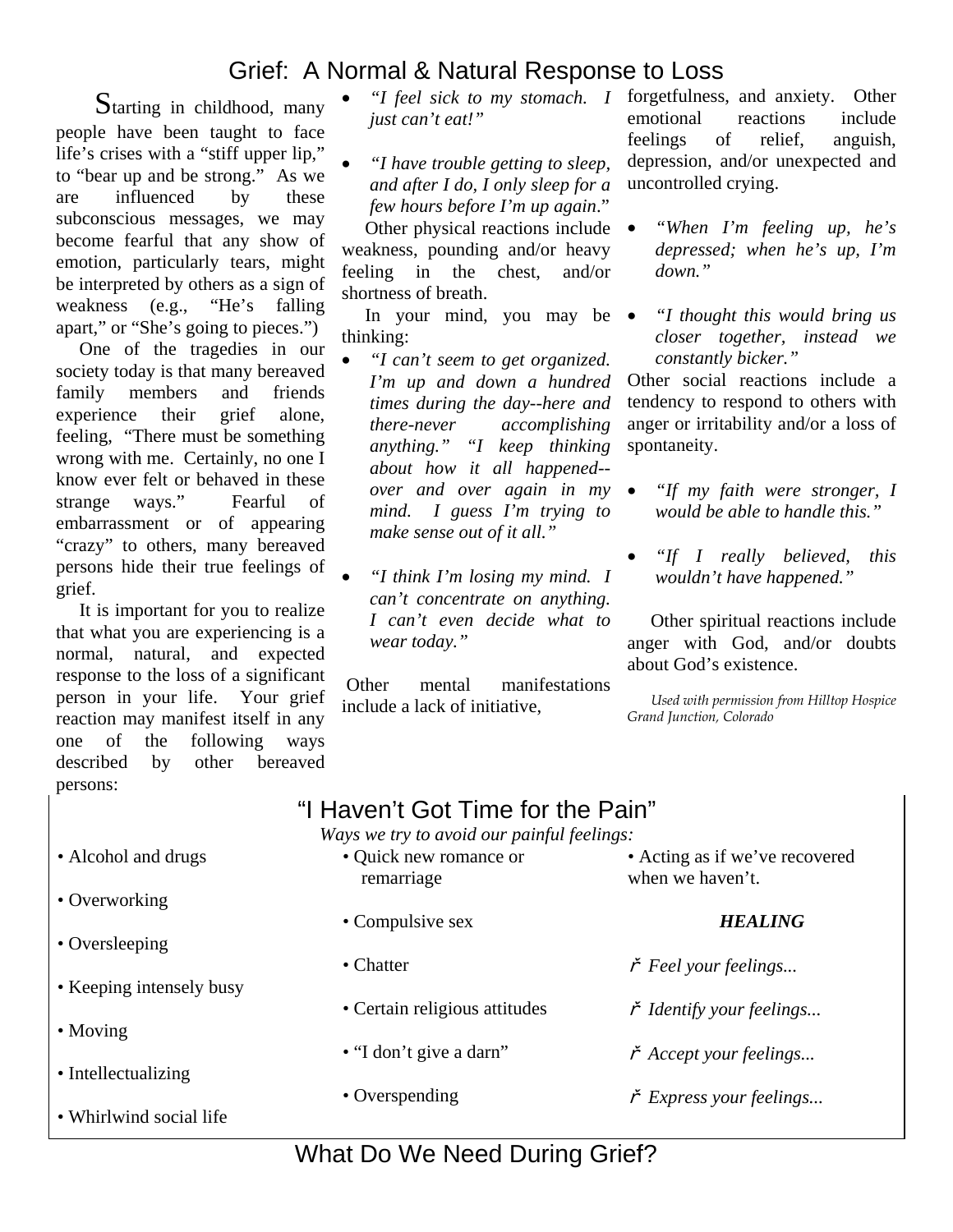#### *Time*

 Time alone; and time with others who you trust and who will listen when you need to talk. Months of time to feel and understand the feelings that go along with loss.

#### *Rest -- Relaxation -- Exercise -- Nourishment -- Diversion*

 You may need extra amounts of things you needed before. Hot baths, afternoon naps, a trip, a "cause" to work to help others - any of these may give you a lift.

 Grief is an exhausting process emotionally. You need to replenish yourself. Follow what feels healing to you and what connects you to the people and things you love.

*Follow what feels healing to you and what connects you to the people and things you love.* 

\_\_\_\_\_\_\_\_\_\_\_\_\_\_\_\_\_\_\_\_\_\_\_\_\_\_\_\_

\_\_\_\_\_\_\_\_\_\_\_\_\_\_\_\_\_\_\_\_\_\_\_\_\_\_\_\_

#### *Security*

 Try to reduce or find help for financial or other stresses in your life. Allow yourself to be close to those you trust. Getting back into routine helps. You may need to allow yourself to do things at your own pace.

#### *Hope*

 You may find hope and comfort from those who have experienced a similar loss. Knowing some things that helped them, and realizing that

they have recovered and time does help, may give you hope that sometime in the future your grief will be less raw and painful.

#### *Caring*

 Try to allow yourself to accept the expressions of caring from others, even though it may be uneasy and awkward. Helping a friend or close relative also suffering the same loss may bring a feeling of closeness with that person.

#### *Goals*

 For a while, it will seem that much of life is without meaning. At times like these, small goals are helpful. Something to look forward to, like playing tennis with a friend next week, a movie tomorrow night, a trip next month, helps you get through the time in the immediate future. Living one day at a time is a rule of thumb. At first, don't be surprised if your enjoyment of these things isn't the same. This is normal. As time passes, you may need to work on some longer range goals to give some structure and direction to your life. You may need guidance or counseling to help with this.

#### *Small Pleasures*

 Do not underestimate the healing effects of small pleasures as you are ready. Sunsets, a walk in



the woods, a favorite food -- all are small steps toward regaining your pleasure in life itself.

#### *Permission to backslide*

 Sometimes after a period of feeling good, we find ourselves back in the old feelings of extreme sadness, despair, or anger. This is often the nature of grief, up and down, and it may happen over and over for a time. It happens because as humans, we cannot take in all of the pain and the meaning of death all at once. So, we let in a little at a time.

*Grief is an exhausting process emotionally. You need to replenish yourself.*

\_\_\_\_\_\_\_\_\_\_\_\_\_\_\_\_\_\_\_\_\_\_\_\_\_\_\_

**\_\_\_\_\_\_\_\_\_\_\_\_\_\_\_\_\_\_\_\_\_\_\_\_\_\_\_**

#### *Drugs May Not Be Helpful*

 Even medications used to help people get through periods of shock under a physician's guidance may prolong and delay the necessary process of grieving, if we are not careful. We cannot prevent or cure grief. The only way OUT is THROUGH.

 *Prepared by Judith Herr, M.S.S. Hilltop Hospice Tatlebaum, Judy. "The Courage to Grieve" Used by permission from Hilltop Hospice*.